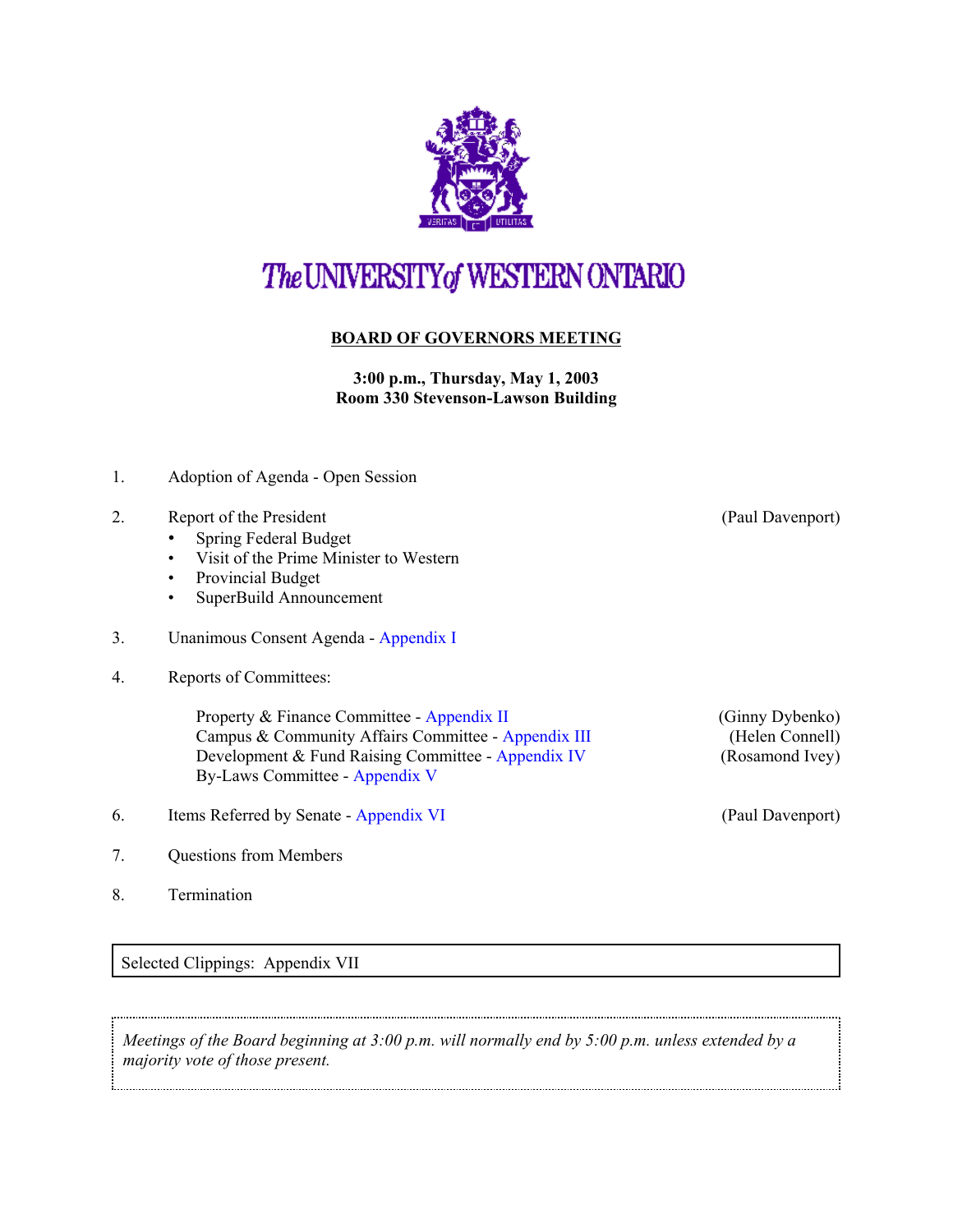## **SUMMARY OF AGENDA ITEMS - May 1, 2003 - OPEN SESSION**

| <b>Adoption of the Agenda</b>                                                                                                                                                              | <b>ACTION</b> |
|--------------------------------------------------------------------------------------------------------------------------------------------------------------------------------------------|---------------|
| <b>Report of the President</b>                                                                                                                                                             | <b>INFO</b>   |
| <b>Unanimous Consent Agenda - Appendix I</b>                                                                                                                                               | <b>ACTION</b> |
| <b>Report of the Property &amp; Finance Committee - Appendix II</b>                                                                                                                        | <b>ACTION</b> |
| Operating and Capital Budgets, Tuition and Fees                                                                                                                                            | <b>ACTION</b> |
| Student Fee Funded Units, Ancillaries, and Academic Support Units                                                                                                                          | <b>ACTION</b> |
| Revised Food or Drink Consumption Policy for Western Libraries                                                                                                                             | <b>ACTION</b> |
| Beryl Ivey Garden                                                                                                                                                                          | <b>INFO</b>   |
| Report on Investments                                                                                                                                                                      | <b>INFO</b>   |
| <b>Investment Committee Membership</b>                                                                                                                                                     | <b>INFO</b>   |
| Annual Report - Student Financial Aid                                                                                                                                                      | <b>INFO</b>   |
| Report on Scholarships                                                                                                                                                                     | <b>INFO</b>   |
| Environmental and/or Safety Incidents                                                                                                                                                      | <b>INFO</b>   |
| Report of the Campus & Community Affairs Committee - Appendix III                                                                                                                          |               |
| Non-Tuition Related Ancillary Fee Levels for 2003-04                                                                                                                                       | <b>INFO</b>   |
| Non-Tuition Related Ancillary Fee Proposed by Student Organizations:<br>a) Fees recommended by the Society of Graduate Students<br>b) Fees recommended by the University Students' Council | <b>INFO</b>   |
| Annual Report of the University Students' Council on Activity within the<br>University Community Centre                                                                                    | <b>INFO</b>   |
| Role of the USC in Students' Social Experience at Western                                                                                                                                  | <b>INFO</b>   |
| <b>Report of the Development &amp; Fundraising Committee - Appendix IV</b>                                                                                                                 |               |
| Report on Fundraising                                                                                                                                                                      | <b>INFO</b>   |
| <b>Report of the By-Laws Committee - Appendix V</b>                                                                                                                                        |               |
| Amendments to Special Resolution No. 3 - Banking                                                                                                                                           | <b>INFO</b>   |
| <b>Items Referred by the Senate - Appendix VI</b>                                                                                                                                          |               |
| 2003-04 University Operating and Capital Budgets                                                                                                                                           | <b>INFO</b>   |
| First-Entry Undergraduate Enrolment                                                                                                                                                        | <b>INFO</b>   |
| Honorary Degree Recipients - Spring Convocation 2003                                                                                                                                       | <b>INFO</b>   |
| Winners of The Edward G. Pleva Award for Excellence in Teaching                                                                                                                            | <b>INFO</b>   |
| Winner of The Marilyn Robinson Award for Excellence in Teaching                                                                                                                            | <b>INFO</b>   |
| Report of the Academic Colleague                                                                                                                                                           | <b>INFO</b>   |
| Annual Report on Making Choices                                                                                                                                                            | <b>INFO</b>   |